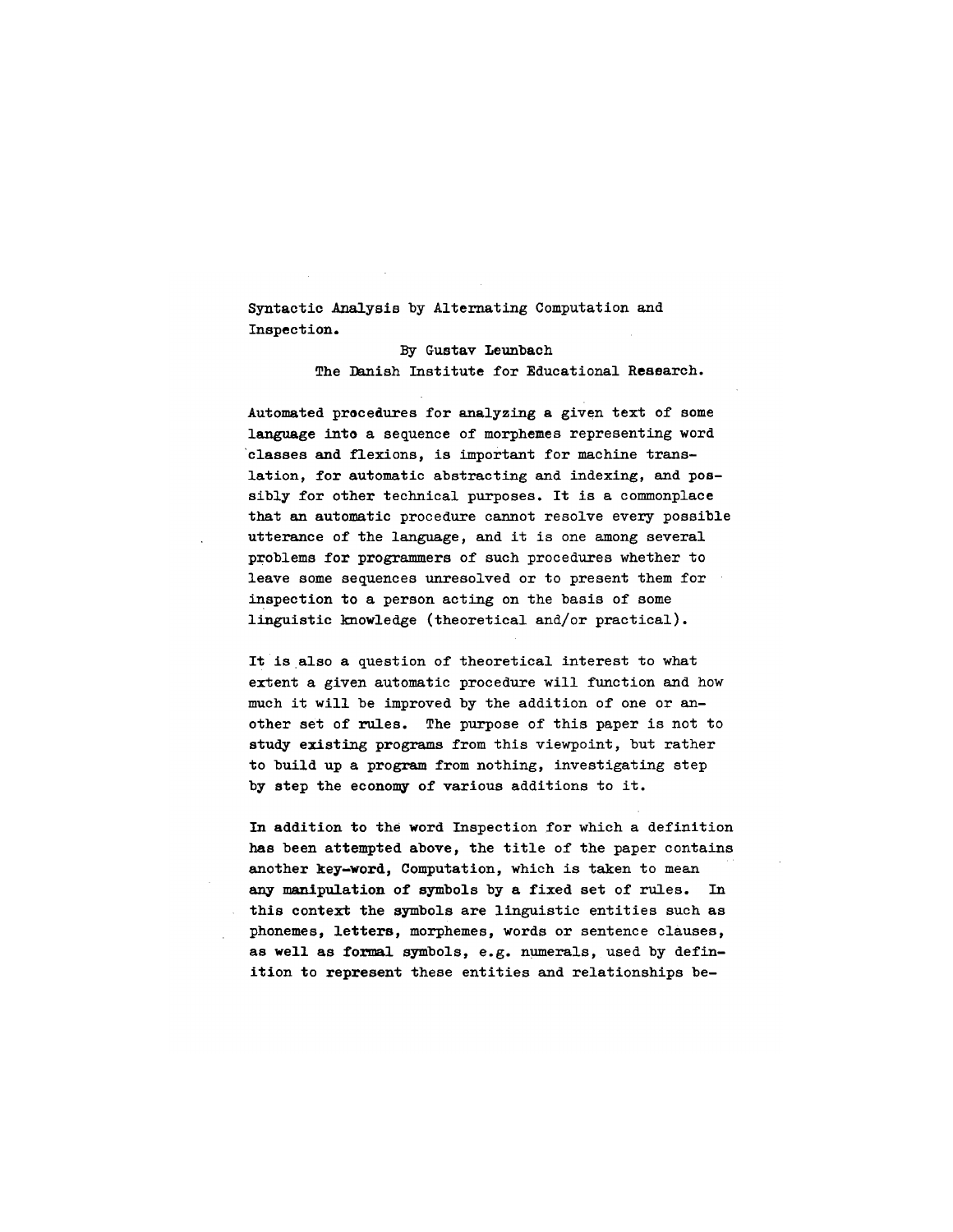tween them.

Computation may be performed either by means of an electronic computer, a datamat, or by clerical assistance. The advantages of the use of datamats can be in the main summed up into three areas:

]. Accuracy. Errors due to malfunction of the datamat will in almost all cases be easily distinguished from correct~results. There will, however, often be a need for coding to a datamatic medium, and the errors associated with clerical computation may be expected to appear in this part of the work.

2. Speed. My personal experience - competing with too many others for access to a datamat with too frequent technical breakdowns - has taught me not to overemphasize  $#$ his advantage.

3. Controllability of instruction. If a clerk performs computational work on a text of a language he knows, it is not possible to prevent his common sense from inter fering with the program he is performing, often with benefit, but at times in ways that are harmful to the purpose of the investigation. If the lamguage is completely unknown to him, and he knows that it is - incorrect knowledge is even more harmful than correct knowledge - he will tend to develop headaches and lose both accuracy and speed. The datamat performs exactly the instructions contained in the program - programming errors may be much harder to detect tham errors due to mechanical malfunctioning, but this matter pertains to the field of program writing technique in general.

 $\overline{2}$ 

 $\sim$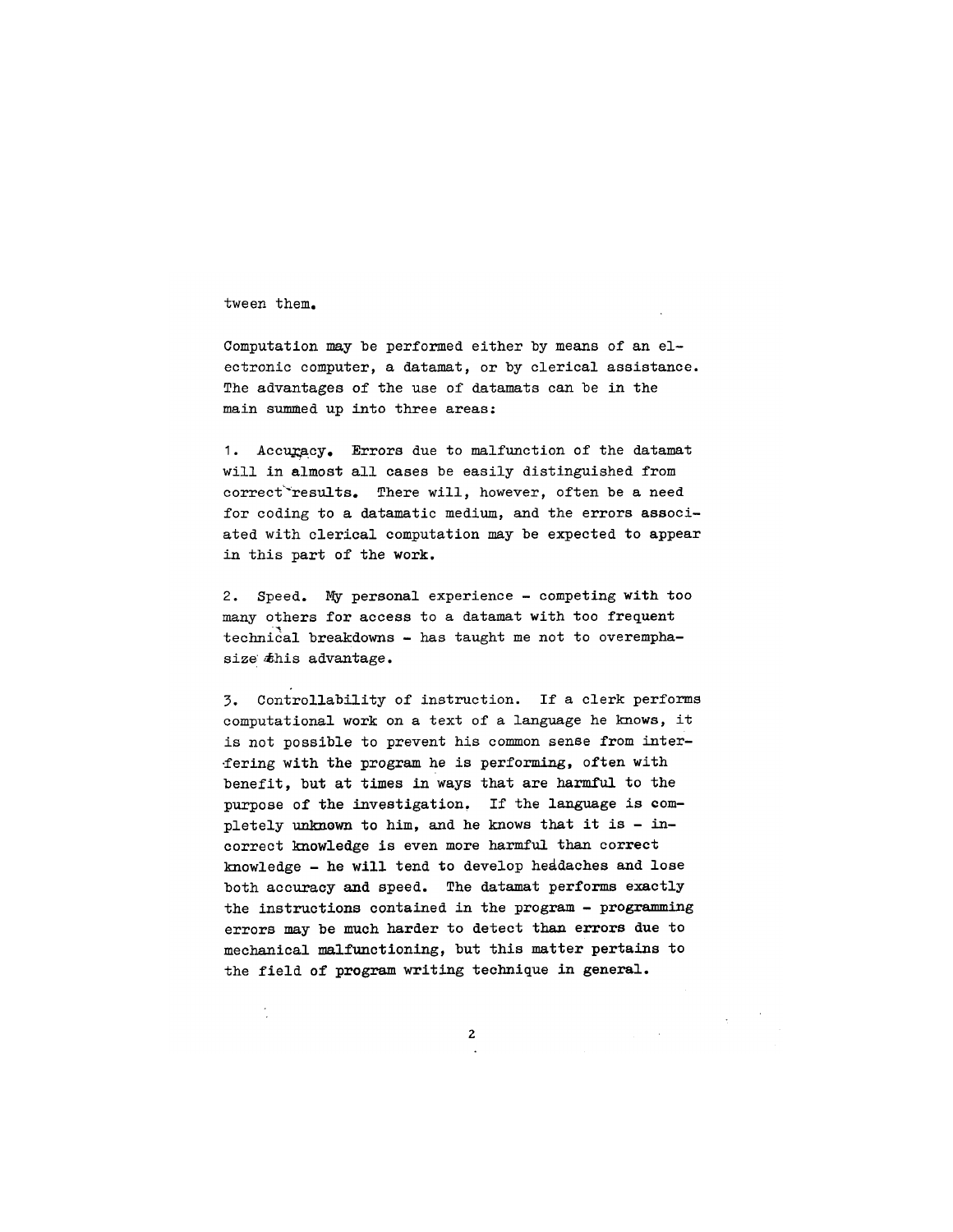The text which I have used in my study is a written one **-** I lack the necessary facilities for handling oral language - a Western novel in Danish coded on paper tape for use in typographical machinery - of course in a tape format almost incompatible with those used by datamats, but with some inventiveness it has been transferred character by character into type of normal format for the datamat in question. - In the composition of the novel no "Literary merit was intended, but since stylistic analysis is not a part of my program this is not a serious defect.

The symbols of the code are readily divided into letters and non-letter symbol, the latter being normal symbols of written language (space, case shifts, comma, point etc.) and typographical symbols such as italizing and de-italizing codes.

In the first computational phase the text is sorted into words and separators between words; a word is defined as an unbroken sequence of letter symbols, with the exception that a lower case symbol is allowed if the word begins with a capital.

The words are sorted alphabetically and each word is given a number above 200; all non-letter symbols have numbers below 100 (with separate values of each in upper and lower case); a space directly between two words is suppressed, else the text is stored as a sequence of numerals in the two mentioned intervals. The text is broken up into units of a maximum size determined by the storage rules of the datamat, but as far as possible terminated by full stop, question mark or the like.

 $\overline{\mathbf{3}}$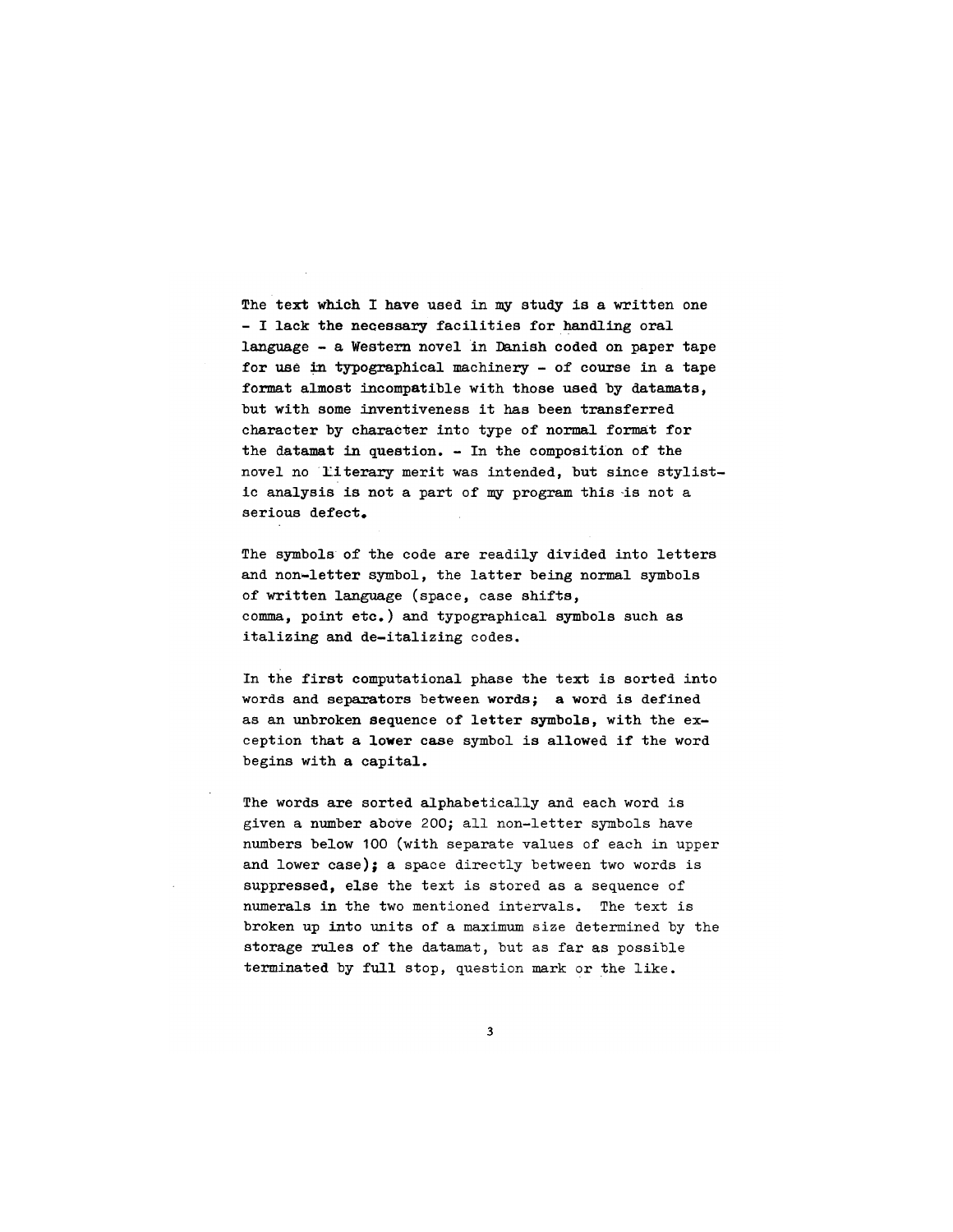Thus, when a later computational phase implies typing out the context of a certain expression, the context will not be a fixed number of words before and after, but in most cases a linguistically relevant section of the text.

The occurrences of each word are counted, not with the purpose of investigating any of the current theories of word frequencies, but for two specific reasons: I. The words which occur only once are listed for inspection with the purpose of finding as many misprints as possible for correction in a later computational program (the tapes available for this study are the input before proofreading).

2. A list of most frequent words is printed. This will contain some words directly related to subject matter the name of the novel's leading character is placed at ab. no. 15 in frequency order - but mostly it will be words whose meaning is largely defined by their place in the syntactic structure, and many of the instructions in a program for computational analysis will deal with the treatment of these words. Even when words of concrete denotation enter this list, their frequency (in this text) may make it good economy to add information about word class etc. for them.

A further computational program in the first phase compares all words in the alphabetic list,with a set of flexions and indicates which words possibly may be derived from ether words in the list. This information is added to the word list.

 $\overline{\bf{4}}$ 

II~I x llr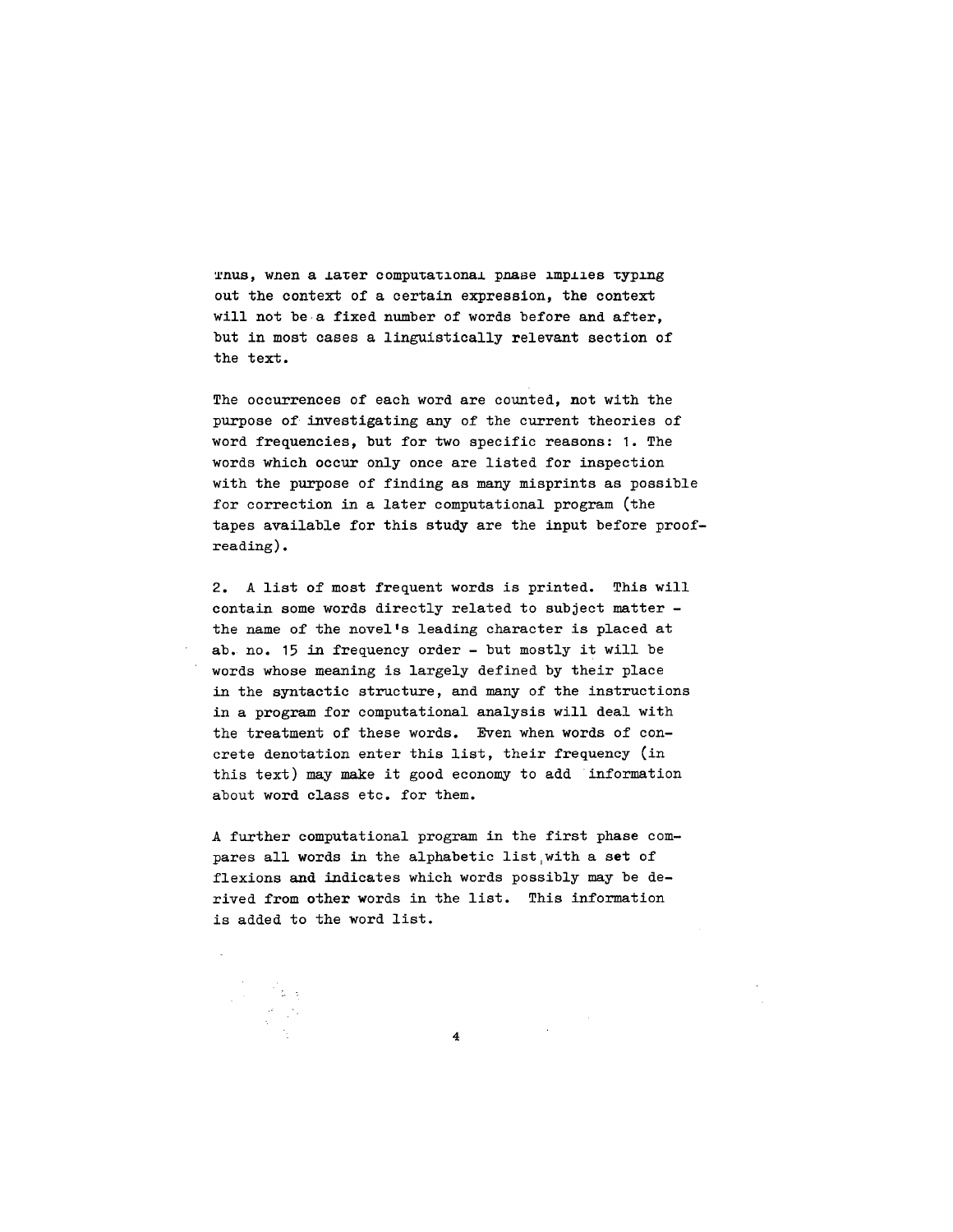At this stage the first set of general computational rules for sentence construction is introduced, partially by inspection of the list of most frequent words. This list is likely to contain instances of the following word classes:

Personal pronouns in subject form (I, he, we etc.) Personal pronouns in non-subject form (me, him, us etc. )

Pronouns with nominal function (who etc.) Pronouns with nominal or adjectival function. Prepositions whose usual function is to adverbialize the following nominal clause.

AuXiliary verbs which fulfill the function of the finite verb, but are usually fallowed by other verb forms.

Conjunctions.

Adverbs which are characterized by their position in relation to the finite verb.

Particles which form a complete sentence (yes). (Note: 0oncrete examples are supplanted by their English counterparts whenever possible, which it often is, due to the structural similarity between Danish and English. Three important differences may be noted: The definite article is a separate word if an adjective is present, else it is appended to the noun as a flection. The present tense of a verb is always different from the infinitive and has no personal flexion. The past participle is different from the past tense.)

Homonyms may occur in the list with one meaning in one of the above classes and another meaning in a class of words of concrete denotation. Example:"så" (at about the 20th place by frequency order) may be an adverb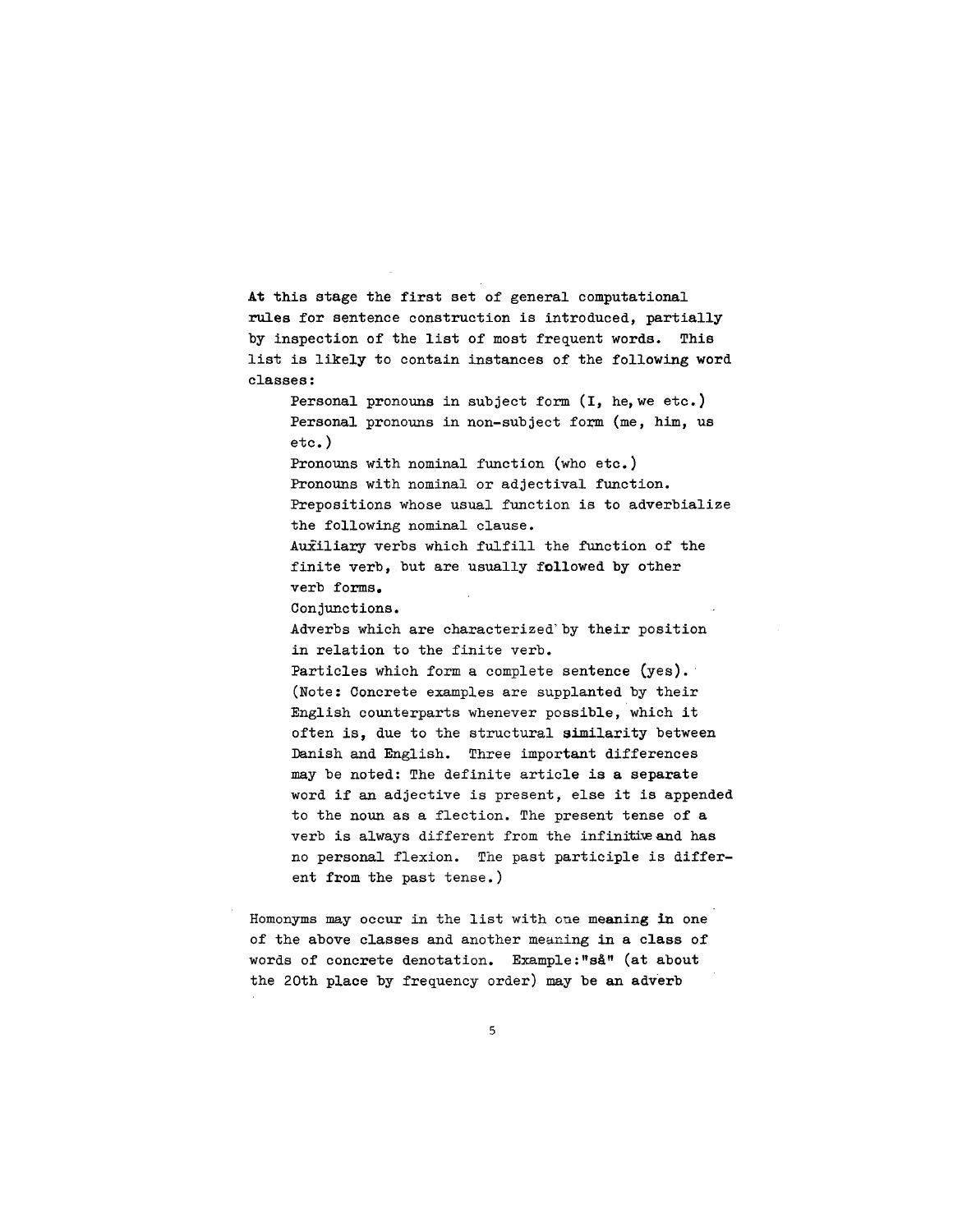translated as "so" or "then" or the verb form "saw". The ~r~les by which such words are treated must contain a warning; it may be reasonable to include word class information for the second meaning.

The numbers between 100 and 200 are available for the coding of the grammatical information mentioned here.

The text may contain sentences which are completely analyzed by the first set of rules: "He likes me," "He has given it to her." Such sentences establish certain words as finite verb forms (reserving the possibility that they may be homonyms) and others as participles. Other sentences will with great likelihood establish certain words as nouns or adjectives.

Semicolons are sentence separators with at least the same degree of certainty as full stop, only they do not cancel out a subsequent upper case shift as a signal of a proper name, Commas may be sentence separators, but in many instances they are alternatives to the conjunctions "and" and "or"; computational rules must thus to some extent treat these conjunctions and comma as equals ("and/or" may also be sentence separators).

Now examples of incompletely analyzed sentences will be typed out for inspection with computed tentative assignments to word classes, including computed hypotheses of. homonymy. A count is made of the proportion of the text which has been analyzed. The inspector may judge it necessary to have typed out the sentences on which the assignment of certain words depend - guided hy the frequency count: with very rare words it may be useless,

6